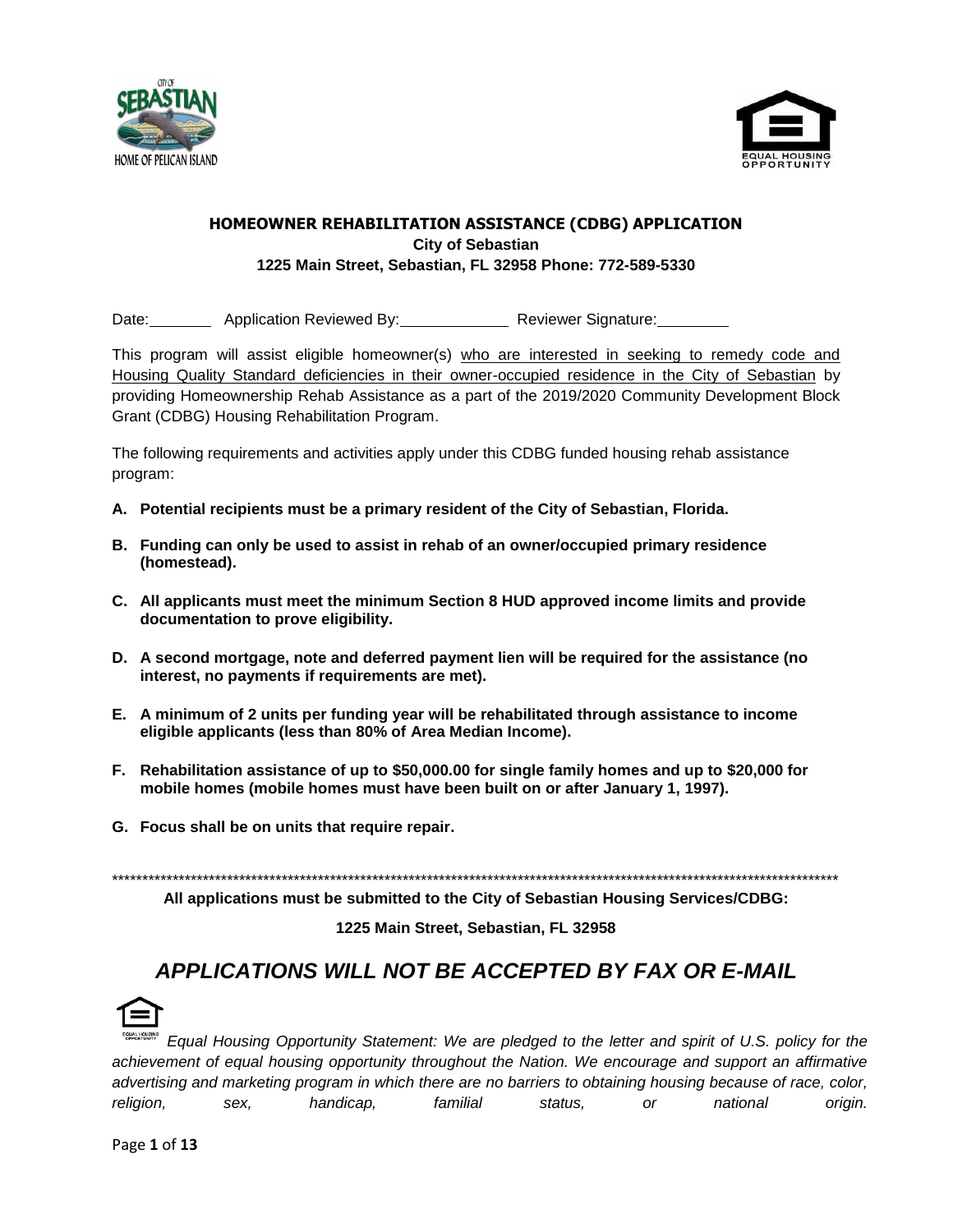## **APPLICANT AUTHORIZATION FOR DATA COLLECTION AND VERIFICATION FOR HOUSING ASSISTANCE**

The applicant understands that the intent of this application is for purposes of certification only. It does not guarantee acceptance or approval, and no commitment is hereby made on the part of any party.

City of Sebastian is authorized to verify any of the information provided below. I/We hereby waive any and all claims for defamation, violation of privacy, or other claims against any person, firm, or corporation by reason of any statement or information released to the City in its verification of the subject information.

**PENALTY FOR FALSE OR FRAUDULENT STATEMENTS:** U.S.C. Title 18, Sec. 1001, provides that whoever, in any matter within the jurisdiction of any department or agency of the United States knowingly and willfully falsifies… or makes false, fictitious or fraudulent statements or entries shall be fined not more than \$10,000.00 or imprisoned not more than five years or both.

Any intentionally false or fraudulent statements or supporting documents can constitute cancellation of my/our application.

#### **APPLICANT CERTIFICATION**

#### **Please Initial each:**

- The application information, which I have provided, is true and complete to the best of my knowledge.
- \_\_\_\_\_ I consent to the disclosure of any information for the purpose of verification of income and expenses related to making a determination of my eligibility for program assistance.
- I agree to provide any documentation needed to assist in determining my eligibility for program assistance.
- I understand that this application will only be valid through the Grant Application Fiscal year that runs through 9/30/2021. If this application for assistance is approved, such approval is conditioned upon my eligibility on the day that assistance is provided.
- \_\_\_\_\_ I understand that my application and supporting documentation, including income documentation, are open to the public in accordance with Florida's Public Records Law, Chapter119, Florida Statutes (however those items which are expressly exempt from the public record by statute, such as your social security number, will be separately maintained).
- I understand that if I am found to be qualified to participate in the City CDBG program and am eligible to receive assistance from either of the said programs that I and any member of my family or any person that will benefit from this assistance may be subject to a background check consisting of a criminal history check and a sex offender registry check to be used solely to ensure that the person or persons are eligible to receive assistance from programs that are HUD funded.
- *(Note: Only certain criminal convictions may result in a denial of your application depending upon the type of assistance applied for and the applicable federal regulations.)*
- My/Our signature below indicates that I/We am/are obligated to advise the City of Sebastian CDBG Program Administrator of all changes in my/our income and household size. A change in household size and/or income may disqualify me/us from receiving housing rehab assistance.

i<br>L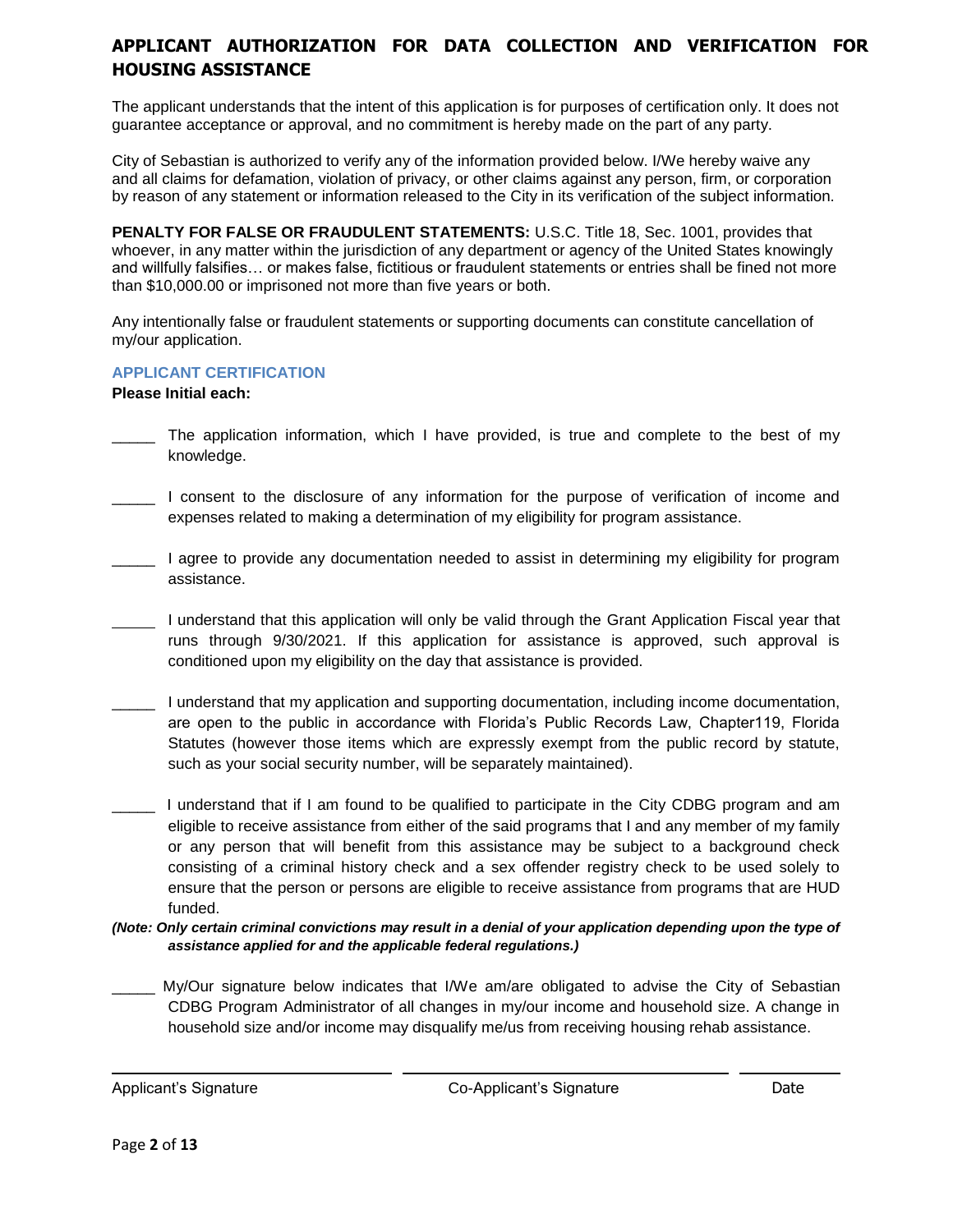#### **City of Sebastian HOUSEHOLD AUTHORIZATION FOR THE RELEASE OF INFORMATION**

The undersigned hereby authorizes you to release without liability, information regarding employment, credit, income and/or assets to the City of Sebastian Community Development Block Grant (CDBG) Administrator for purposes of verifying collected data and information provided as part of the Housing Rehab Assistance under the CDBG Housing Rehab Program.

The undersigned also authorizes and understands that if he/she is found to be qualified to participate in the City Community Development Block Grant (CDBG) program and is eligible to receive assistance or benefit from this assistance from either of the said programs that they will be subject to a background check consisting of a criminal history check and a sex offender registry check to be used solely to ensure that the person or persons are eligible to receive assistance from programs that are HUD funded.

#### **INFORMATION COVERED:**

I/We understand that previous or current information regarding me/us may be needed. Verifications and inquiries that may be requested include, but are not limited to; personal identity, employment, credit, income and assets, criminal history, medical or child-care allowances. I/We understand that this authorization cannot be used to obtain any information about me/us that is not pertinent to my/our eligibility for the City of Sebastian CDBG Program.

#### **GROUPS OR INDIVIDUALS THAT MAY BE ASKED:**

The groups or individuals that may be asked to release the above information include, but are not limited to:

| <b>Past and Present Employers</b>                                  | <b>Welfare Agencies</b>                                  | <b>Banks and Financial Institutions</b>                              |
|--------------------------------------------------------------------|----------------------------------------------------------|----------------------------------------------------------------------|
| <b>Veterans Administration</b><br><b>Credit Reporting Agencies</b> | Internal Revenue Service<br><b>Unemployment Agencies</b> | <b>Support &amp; Alimony Provisions</b><br><b>Retirement Systems</b> |
| <b>Background Check Agencies</b>                                   | <b>Public Housing Agencies</b>                           | <b>Social Security Administration</b>                                |

#### **CONDITIONS:**

I/We agree that a photocopy of this authorization may be used for the purposes stated above. The original of this authorization is on file and will stay in effect for one year and one month from the date signed. I/We understand that I/We have a right to review this file and correct any information that I/We can provide is incorrect.

| <b>Household Member 1 Signature</b> | Date        |
|-------------------------------------|-------------|
| <b>Household Member 2 Signature</b> | <b>Date</b> |
| <b>Household Member 3 Signature</b> | <b>Date</b> |
| <b>Household Member 4 Signature</b> | <b>Date</b> |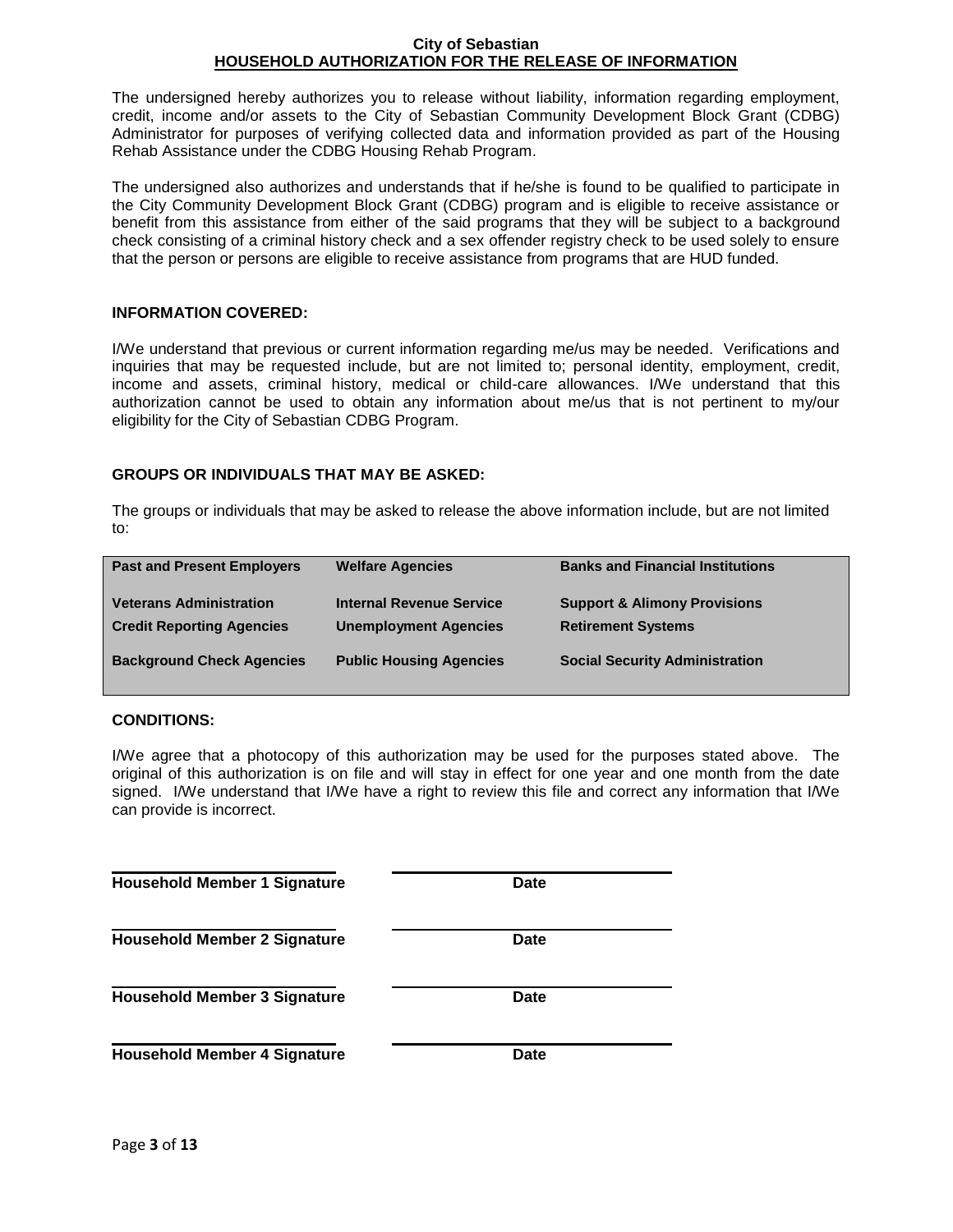| FY 2020 HUD INCOME LIMITS SUMMARY SEBASTIAN, FLORIDA<br><b>HOUSEHOLD SIZE</b> |                                |                                                                                                                |              |          |              |          |          |          |                |          |
|-------------------------------------------------------------------------------|--------------------------------|----------------------------------------------------------------------------------------------------------------|--------------|----------|--------------|----------|----------|----------|----------------|----------|
| FY 2020<br><b>Income</b><br>Limit Area                                        | <b>Median</b><br><b>Income</b> | FY 2020<br><b>Income</b><br>Limit<br>Category                                                                  | $\mathbf{1}$ | 2        | $\mathbf{3}$ | 4        | 5        | 6        | $\overline{7}$ | 8        |
|                                                                               |                                |                                                                                                                |              |          |              |          |          |          |                |          |
| <b>Sebastian</b><br>-Vero<br>Beach, FL<br><b>MSA</b>                          | \$69,600                       | <b>Low &amp;</b><br><b>Moderate</b><br>(80%)<br><b>Income</b><br>Limits                                        | \$39,000     | \$44,600 | \$50,150     | \$55,700 | \$60,200 | \$64,650 | \$69,100       | \$73,550 |
|                                                                               |                                | Check One: Single: Married Divorced Widow                                                                      |              |          |              |          |          |          | $D.O.B$ / /    |          |
| <b>Street Address</b>                                                         |                                |                                                                                                                |              |          |              |          |          |          |                |          |
|                                                                               |                                | City, State and Zip Code: example and all the state of the state of the state of the state of the state of the |              |          |              |          |          |          |                |          |
|                                                                               |                                |                                                                                                                |              |          |              |          |          |          |                |          |
|                                                                               |                                |                                                                                                                |              |          |              |          |          |          |                |          |
|                                                                               |                                | Check One: Single: Married ______ Divorced _____ Widow_______                                                  |              |          |              |          |          |          |                |          |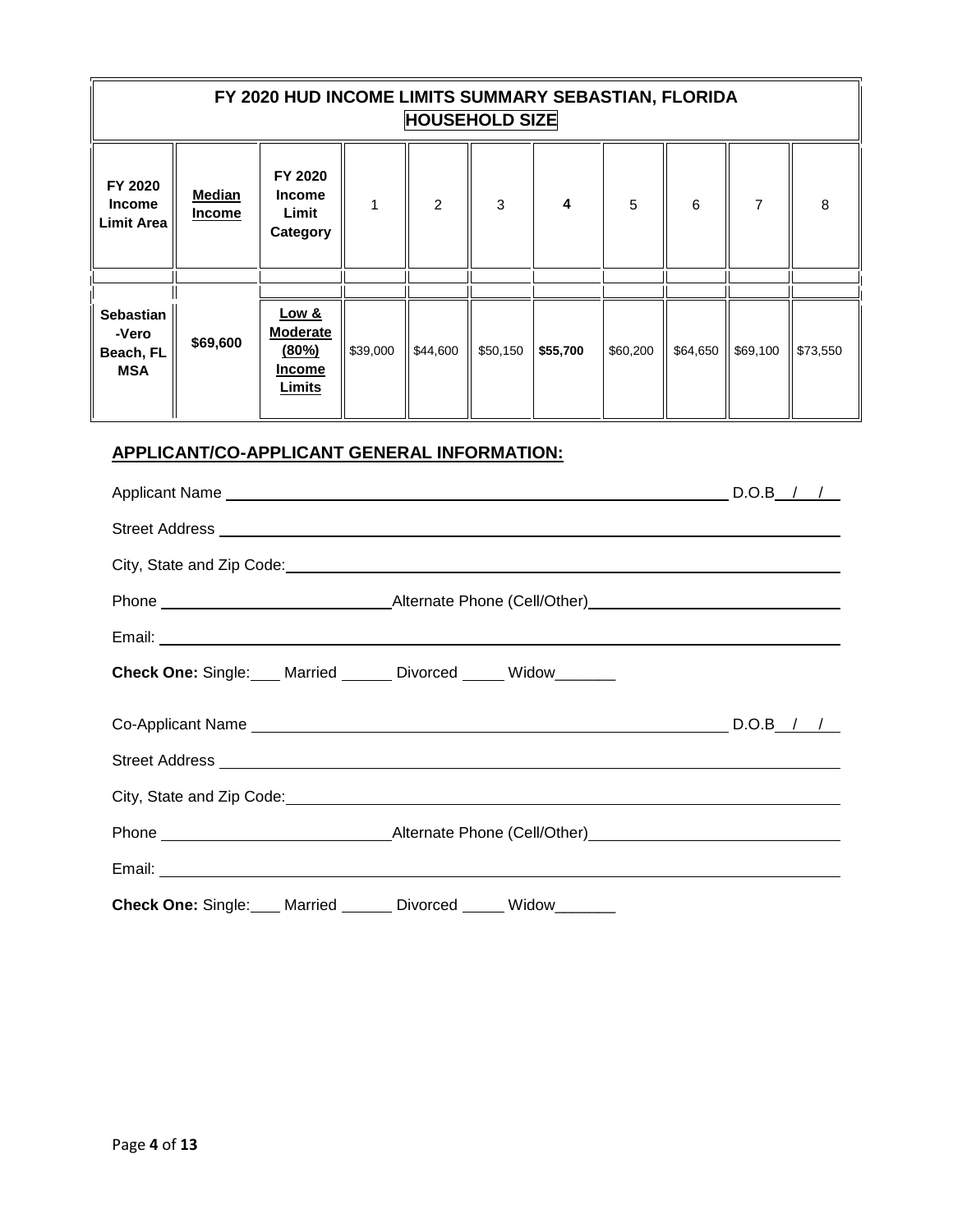## **Other Household Members/Dependents living in the home (under 18 years of** *age or legally disabled/dependent with proof):*

**Proof of number of dependents claimed-Bring your Federal Tax return AND one of the following:**

-Birth Certificate on which parents/applicants name is listed

-School records that provide the parents/applicants name and address

-Court ordered letter of guardianship

-Divorce decree that list dependents

-Letter of adoption

-Social Security Card

-Child Support Documentation

## **HOUSEHOLD COMPOSITION:**

(LIST EVERY PERSON THAT IS CURRENTLY LIVING IN YOUR HOME)

|                         | <b>NAME</b> | <b>AGE</b> | <b>SEX</b><br>(M/F) | <b>RACE</b> | <b>FULL TIME STUDENT</b><br>(Y/N) | <b>DISABLED</b><br>(Y/N) |
|-------------------------|-------------|------------|---------------------|-------------|-----------------------------------|--------------------------|
| 1                       |             |            |                     |             |                                   |                          |
| $\overline{\mathbf{2}}$ |             |            |                     |             |                                   |                          |
| $\mathbf{3}$            |             |            |                     |             |                                   |                          |
| $\overline{\mathbf{4}}$ |             |            |                     |             |                                   |                          |
| 5                       |             |            |                     |             |                                   |                          |
| $6\phantom{1}$          |             |            |                     |             |                                   |                          |
| $\overline{7}$          |             |            |                     |             |                                   |                          |
| 8                       |             |            |                     |             |                                   |                          |

#### **Please answer the following:**

Are any HH member active Duty Military or Active Military Reserve? Yes ( ) or No ( ) -If yes please list the names of all active Duty HH members:

Are any HH member retired or discharged from Military or the Military Reserves? Yes ( ) or No ( ) -If yes please list the names of all active Duty HH members: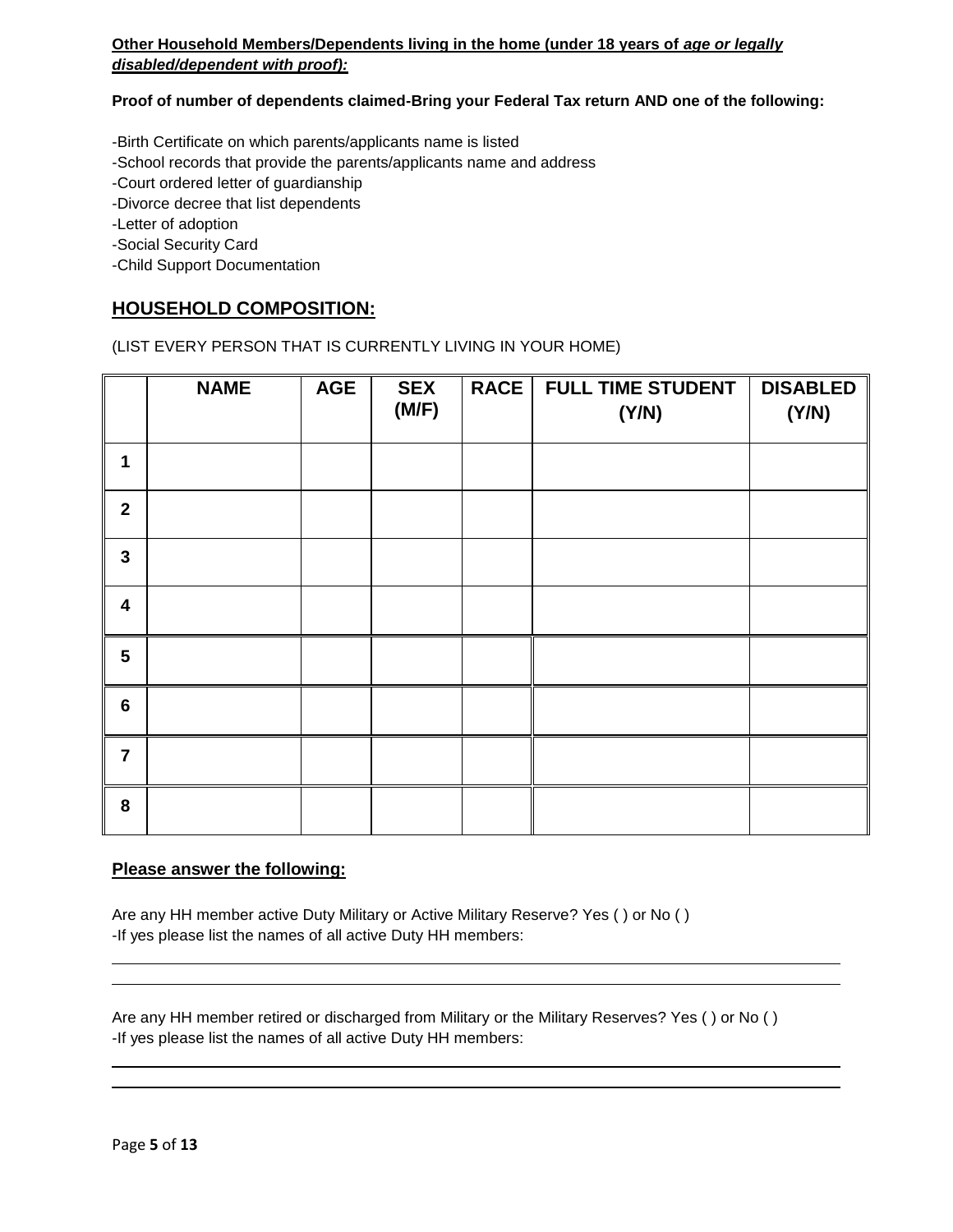## **INCOME AND EMPLOYMENT:**

| Phone Number: 2008 Communication of the Number of The Number of The Number of The Number of The Number of The Number of The Number of The Number of The Number of The Number of The Number of The Number of The Number of The                                             |  |
|---------------------------------------------------------------------------------------------------------------------------------------------------------------------------------------------------------------------------------------------------------------------------|--|
| Pay Rate: Pay Frequency: Pay Rules Nate:                                                                                                                                                                                                                                  |  |
| Annual Income (Gross Pay including but not limited to Tips, Bonuses, etc.)                                                                                                                                                                                                |  |
|                                                                                                                                                                                                                                                                           |  |
|                                                                                                                                                                                                                                                                           |  |
|                                                                                                                                                                                                                                                                           |  |
|                                                                                                                                                                                                                                                                           |  |
| Phone Number: National Accounts of the Contract of the Contract of the Contract of the Contract of the Contract of the Contract of the Contract of the Contract of the Contract of the Contract of the Contract of the Contrac                                            |  |
| Pay Rate: Pay Frequency: Pay Frequency:                                                                                                                                                                                                                                   |  |
| Annual Income (Gross Pay including but not limited to Tips, Bonuses, etc.) Channel                                                                                                                                                                                        |  |
|                                                                                                                                                                                                                                                                           |  |
| (If Applicable) Additional HH Member Employer: _________________________________                                                                                                                                                                                          |  |
|                                                                                                                                                                                                                                                                           |  |
| Employer Address: University of the Contract of the Contract of the Contract of the Contract of the Contract of the Contract of the Contract of the Contract of the Contract of the Contract of the Contract of the Contract o                                            |  |
|                                                                                                                                                                                                                                                                           |  |
|                                                                                                                                                                                                                                                                           |  |
| Phone Number: National Accounts and Accounts and Accounts and Accounts and Accounts and Accounts and Accounts and Accounts and Accounts and Accounts and Accounts and Accounts and Accounts and Accounts and Accounts and Acco<br>Pay Rate: Pay Frequency: Pay Frequency: |  |
| Annual Income (Gross Pay including but not limited to Tips, Bonuses, etc.)                                                                                                                                                                                                |  |
|                                                                                                                                                                                                                                                                           |  |
| (If Applicable) Additional HH Member Employer: _________________________________                                                                                                                                                                                          |  |
|                                                                                                                                                                                                                                                                           |  |
|                                                                                                                                                                                                                                                                           |  |
|                                                                                                                                                                                                                                                                           |  |
| Phone Number: 2008 2009 2010 2020 2021 2022 2023 2024 2022 2023 2024 2022 2023 2024 2022 2023 2024 2022 2023 20<br>Pay Rate: Pay Frequency: Pay Frequency:                                                                                                                |  |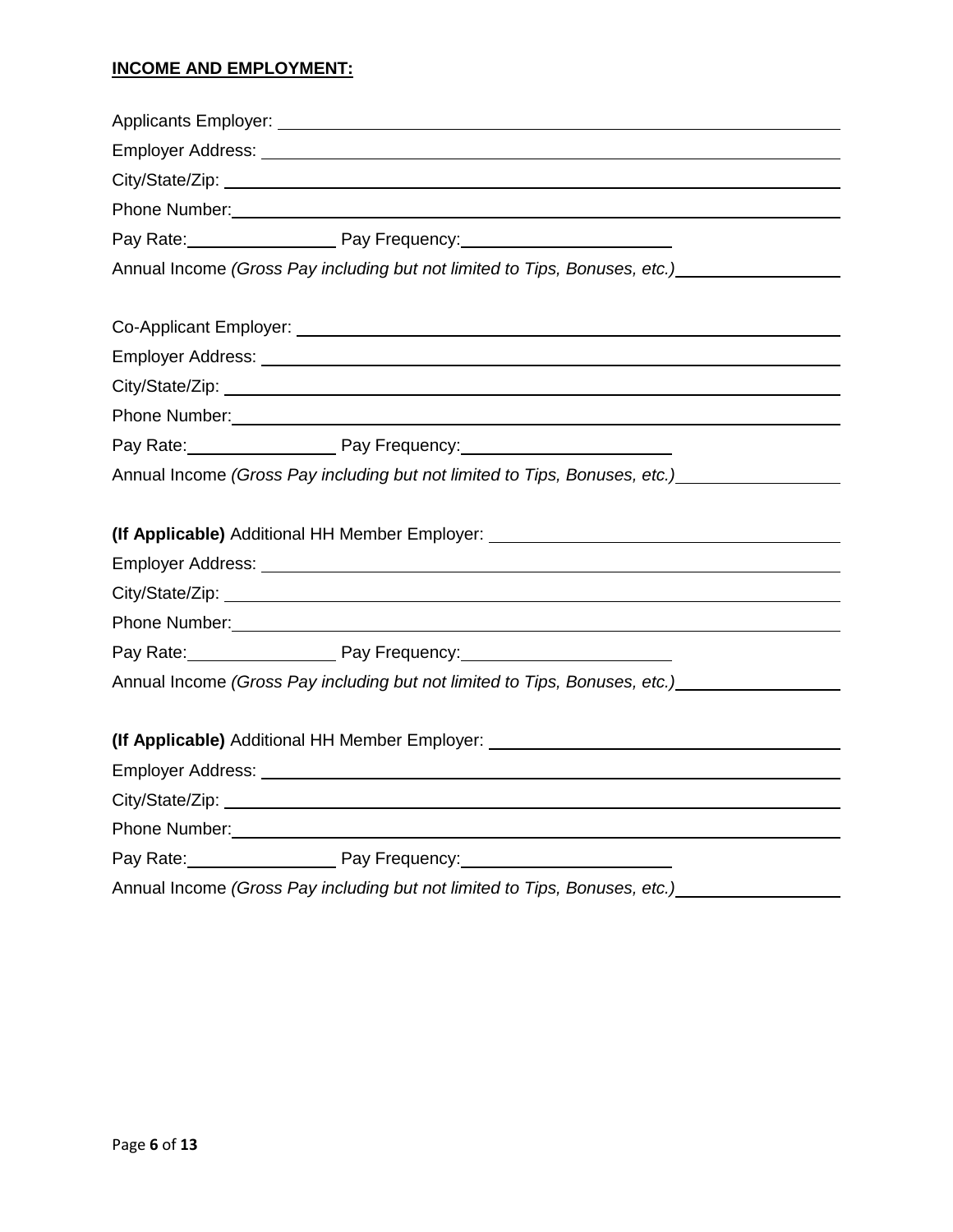## **MOST CURRENT INCOME FOR ALL MEMBERS OF THE HOUSEHOLD**  *(EXCLUDING DEPENDENT MINORS)*

| <b>SOURCE OF INCOME</b><br>(PER MONTH) | <b>APPLICANT</b> | <b>CO-APPLICANT</b> | <b>OTHER</b><br><b>Household Members</b><br><b>Total Income</b> | <b>TOTAL</b> |
|----------------------------------------|------------------|---------------------|-----------------------------------------------------------------|--------------|
| 1. Employment                          |                  |                     |                                                                 |              |
| 2. Soc. Sec./S.S.I                     |                  |                     |                                                                 |              |
| 3. Unemployment Wages                  |                  |                     |                                                                 |              |
| 4. Retirement/Pension(s)               |                  |                     |                                                                 |              |
| 5. Public Assistance                   |                  |                     |                                                                 |              |
| 6. Rental Income                       |                  |                     |                                                                 |              |
| 7. Interest/Dividends                  |                  |                     |                                                                 |              |
| 8. Support Payments/Alimony            |                  |                     |                                                                 |              |
| 9. Disability Wages                    |                  |                     |                                                                 |              |
| 10. Other                              |                  |                     |                                                                 |              |
| <b>TOTAL MONTHLY</b><br><b>INCOME</b>  |                  |                     |                                                                 |              |

## **LISTED TOTAL HOUSEHOLD COMBINED ANNUAL INCOME**: \$

NOTES: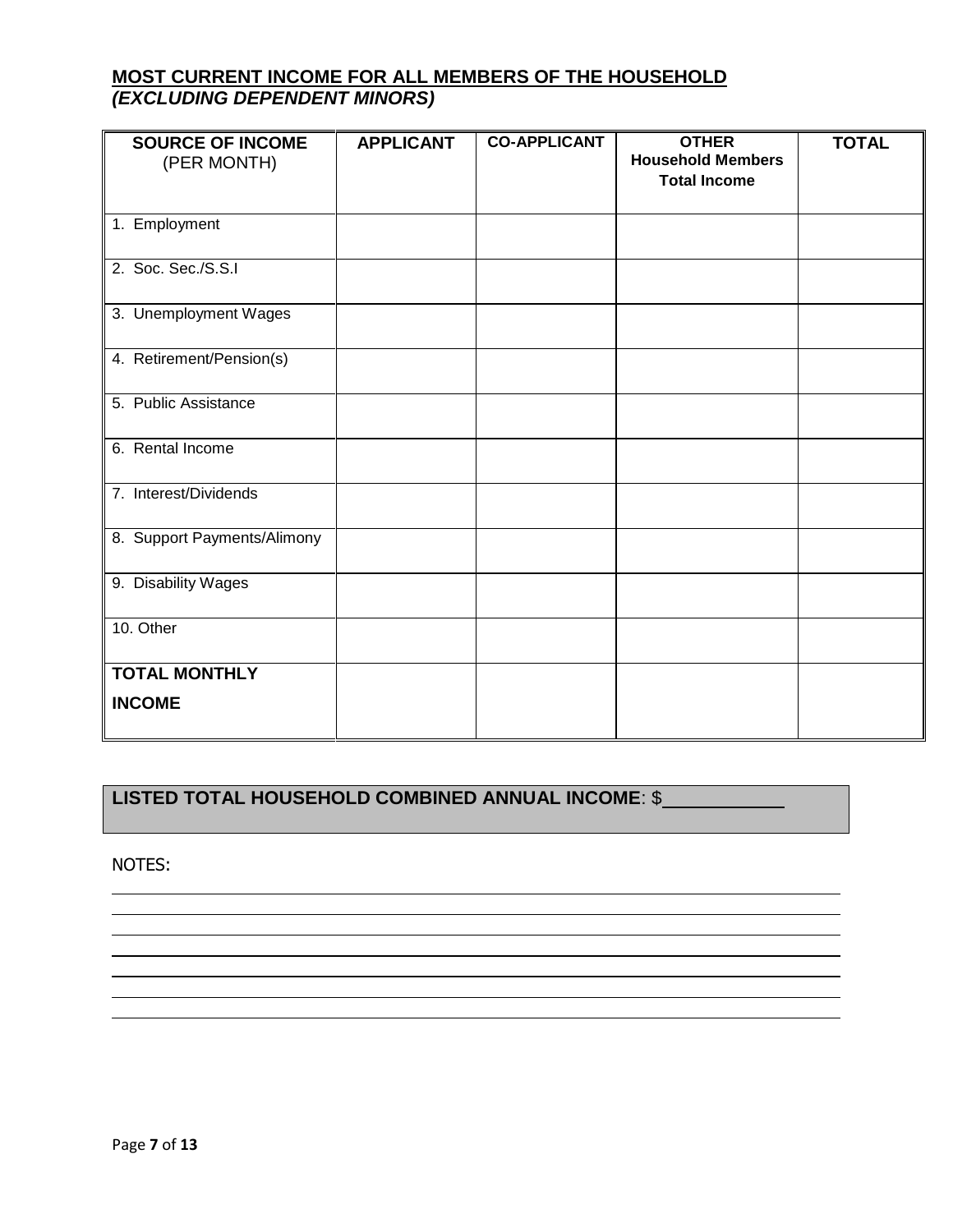

#### **CITY OF SEBASTIAN COMMUNITY DEVELOPMENT BLOCK GRANT (CDBG) UNEMPLOYMENT AFFIDAVIT**

**[1]** I, , verify that I am presently unemployed and that I am receiving unemployment benefits at this time

**[2]** I,  $\qquad \qquad \qquad \qquad \qquad \qquad \qquad$ , verify that I am presently unemployed and have no other source of income at this time.

[3] I, \_\_\_\_\_\_\_\_\_\_\_\_\_\_\_\_\_\_\_\_\_\_\_\_\_\_\_\_\_, verify that I am presently unemployed and have other source(S) of income OTHER THAN UNEMPLOYMENT BENEFITS at this time.

If box 2 is signed please list other sources of income. And provide all official supporting documentation that verifies the sources of the stated income.

#### **SOURCE(S) OF INCOME DERIVED FROM MEANS OTHER THAN UNEMPLOYMENT**

| ŋ<br><u>.</u> |  |
|---------------|--|
| າ<br>ັ        |  |

#### **APPLICANT SIGNATURE**

#### **PRINT NAME**

WARNING: Florida Statute 817 provides that willful false statements of misrepresentation concerning income, asset or liability information relating to financial condition is a misdemeanor of the first degree, punishable by fines and imprisonment under Statutes 775.082 or 775.83.

--------------------------------------------------------------------------------------------------------------------------------

|        | Subscribed and sworn before me this | day of $\sqrt{a}$<br>2020.     |  |  |
|--------|-------------------------------------|--------------------------------|--|--|
| (SEAL) |                                     |                                |  |  |
|        | Notary Public, State of Florida     | Print Name of Notary Public    |  |  |
|        | Personally Known                    | <b>Produced Identification</b> |  |  |
|        | Type of Identification              |                                |  |  |
|        | Commission Expires                  |                                |  |  |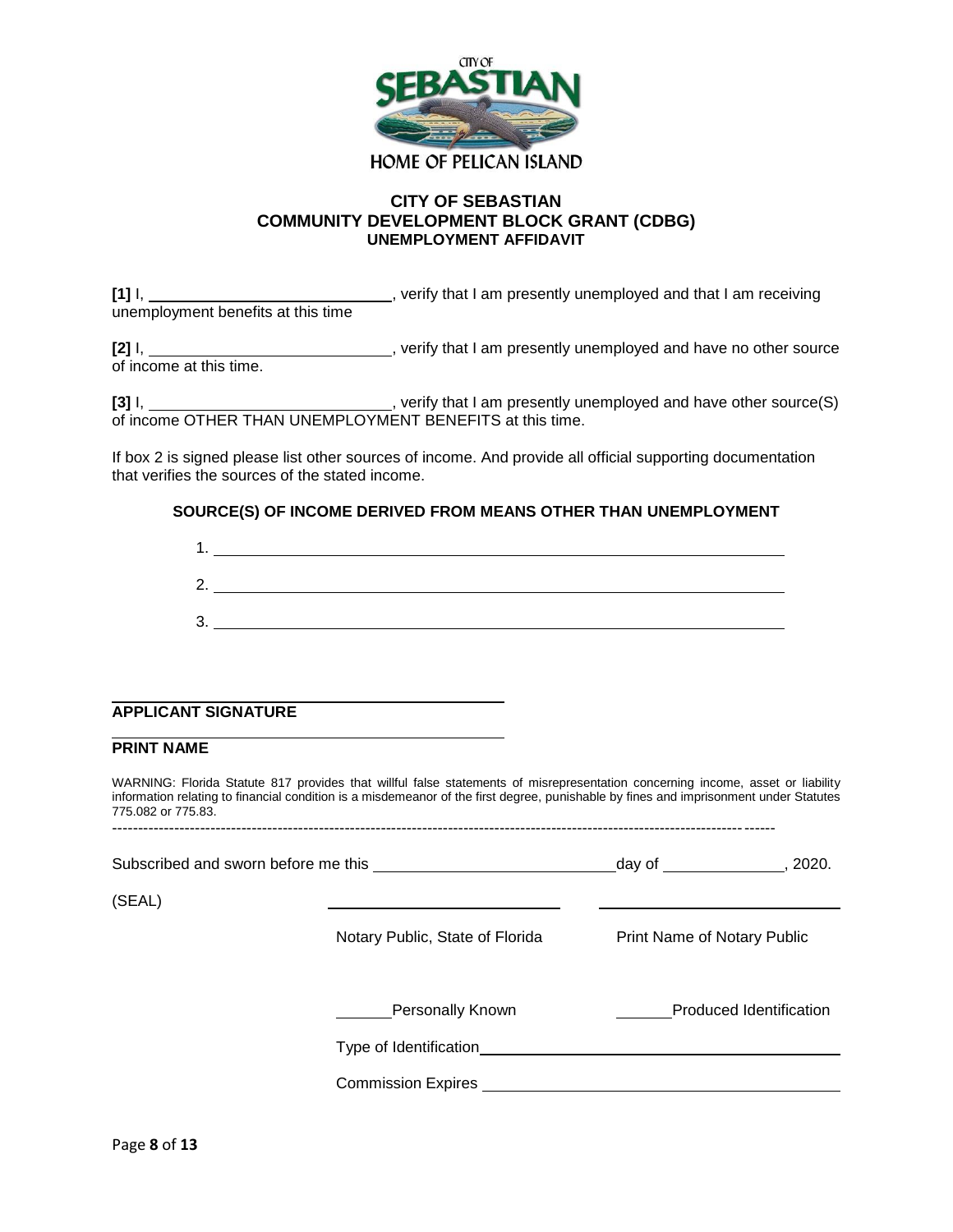## **ASSETS:**

|                                                                    | Balance: \$ _____      |
|--------------------------------------------------------------------|------------------------|
|                                                                    | Balance: \$            |
| ( ) Checking ( ) Savings: Bank: Manual Checking ( ) Savings: Bank: | Balance: \$            |
| Other                                                              | Balance: \$ __________ |
| Other<br>Describe:                                                 | Balance: \$            |
| Other<br>Describe:                                                 | Balance: \$            |

## **LIABILITIES / DEBTS (FOR ALL HOUSEHOLD MEMBERS 18 AND OVER):**

*List Credit Card Debt, Auto, Real Estate and Mortgage Loans, etc.* **(For ALL Household Members 18+)**

| <b>Creditor's Name / Company</b>                                                                                                                                                                                                                                    | Type | <b>Balanced Owed</b> | <b>Monthly Payment</b> |
|---------------------------------------------------------------------------------------------------------------------------------------------------------------------------------------------------------------------------------------------------------------------|------|----------------------|------------------------|
| 1. $\frac{1}{\sqrt{2}}$ $\frac{1}{\sqrt{2}}$ $\frac{1}{\sqrt{2}}$ $\frac{1}{\sqrt{2}}$ $\frac{1}{\sqrt{2}}$ $\frac{1}{\sqrt{2}}$ $\frac{1}{\sqrt{2}}$ $\frac{1}{\sqrt{2}}$                                                                                          |      |                      |                        |
|                                                                                                                                                                                                                                                                     |      |                      | $\sqrt{2}$             |
|                                                                                                                                                                                                                                                                     |      |                      |                        |
| 4. $\frac{1}{\sqrt{2}}$                                                                                                                                                                                                                                             |      |                      |                        |
| 5.                                                                                                                                                                                                                                                                  |      |                      |                        |
| $\sim$ 0.000 $\sim$ 0.000 $\sim$ 0.000 $\sim$ 0.000 $\sim$ 0.000 $\sim$ 0.000 $\sim$ 0.000 $\sim$ 0.000 $\sim$ 0.000 $\sim$ 0.000 $\sim$ 0.000 $\sim$ 0.000 $\sim$ 0.000 $\sim$ 0.000 $\sim$ 0.000 $\sim$ 0.000 $\sim$ 0.000 $\sim$ 0.000 $\sim$ 0.000 $\sim$ 0.000 |      |                      |                        |

List Additional Liabilities / Debts on back of this page, include in total.

**Total: Liabilities \$**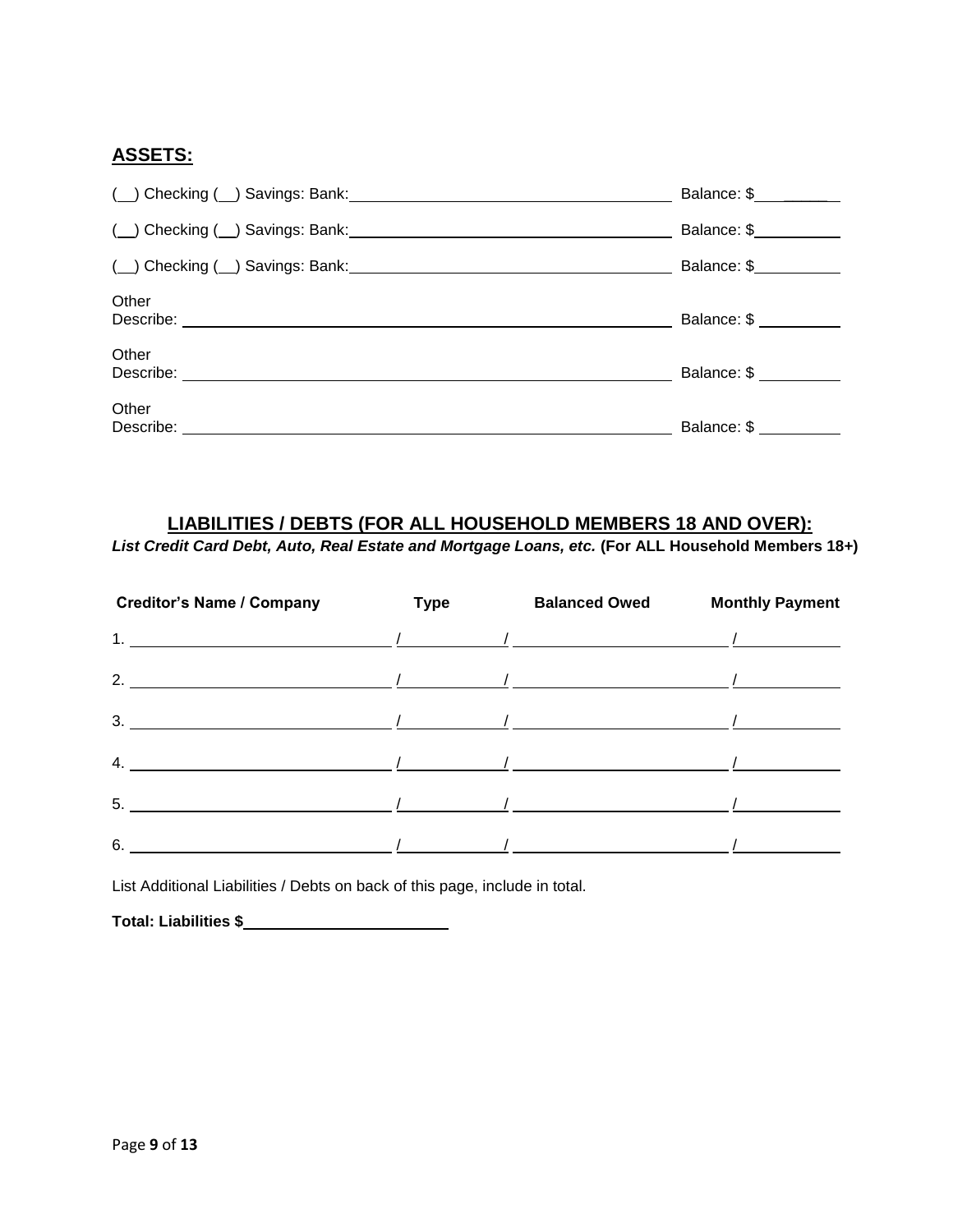## **HOME AND APPLICANT INFORMATION:**

**Handicap Status** (Please lists any household member(s) who has a physical or mental disability and provide a brief description of each listed disability)

| . .            |  |
|----------------|--|
| ົ<br><u>z.</u> |  |
| 3.             |  |
|                |  |

## **CONFLICTS OF INTEREST:**

Are you related to any member of the City Council, Advisory Committee, City employees? Yes \_\_\_ No (If yes, please list the names of all that you are related:)

1. 3. 2. 4.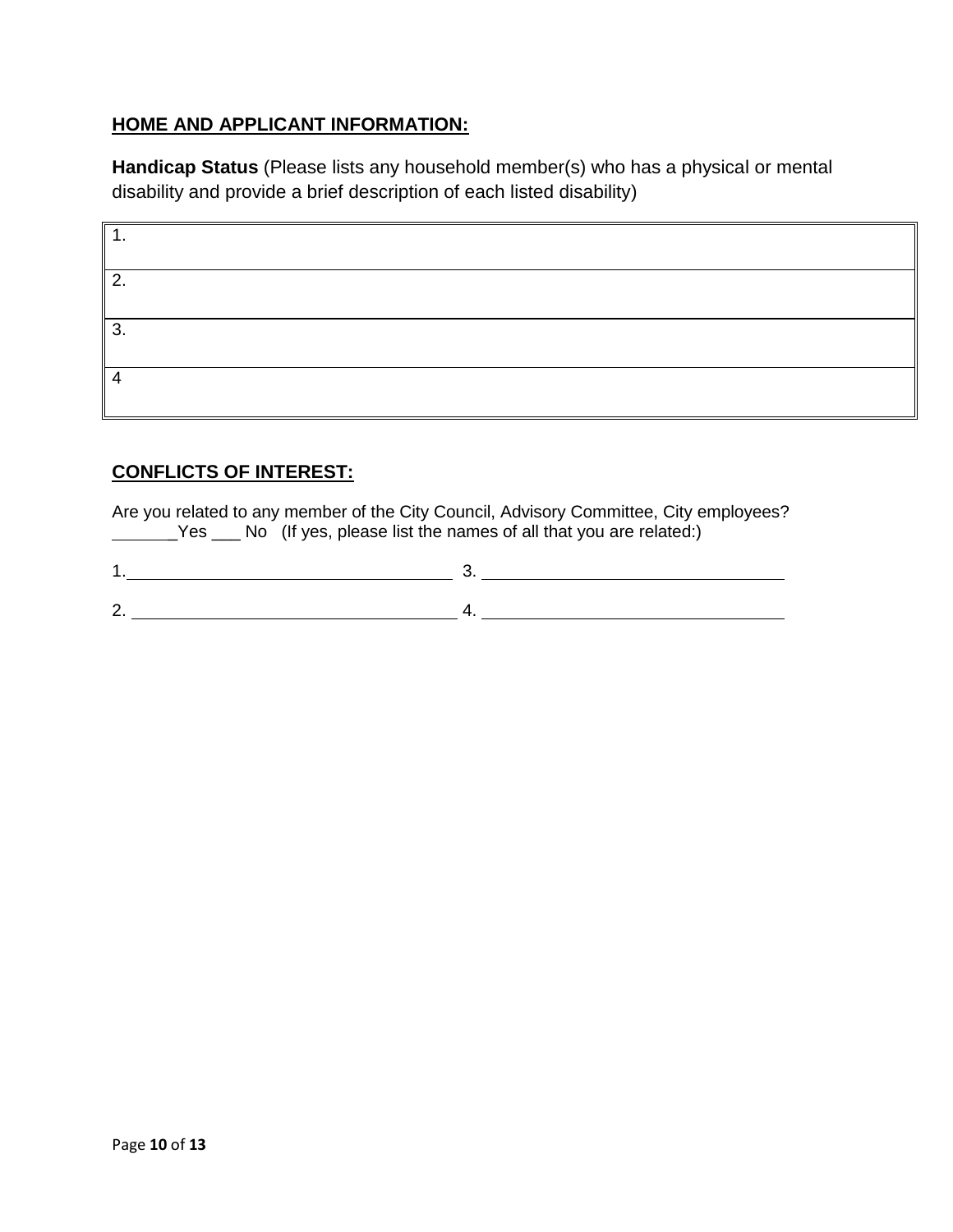#### *CONFIDENTIAL SHEET – ADDENDUM PAGE*

#### *COLLECTION AND USE OF SOCIAL SECURITY NUMBERS*

#### Notice of Privacy Act

*"The Privacy Act regulates the use of Social Security Numbers by government agencies. When a Federal, State, or local government agency asks an individual to disclose his or her Social Security number, the Privacy Act requires the agency to inform the person of the following: the statutory or other authority for requesting the information; whether disclosure is mandatory or voluntary; what uses will be made of the information; and the consequences, if any, of failure to provide the information."*

#### **City of Sebastian Disclosure Statement**

The City of SEBASTIAN COLLECTS YOUR SOCIAL SECURITY NUMBER, OR A PORTION THEREOF, FOR ONE OR MORE OF THE FOLLOWING PURPOSES: VERIFICATION OF FINANCIAL; IDENTIFICATION AND VERIFICATION; CREDIT WORTHINESS; BILLING AND PAYMENTS; DATA COLLECTION, RECONCILIATION, AND TRACKING; PAYROLL AND BENEFIT INFORMATION; TAX, UTILITY ACCOUNT INFORMATION; BANK INFORMATION; FOR BACKGROUND CHECKS; AND VERIFICATION OF IDENTITY.

| Other household member Social Security Number: _________________________________ |
|----------------------------------------------------------------------------------|
|                                                                                  |
| Other household member Social Security Number: _________________________________ |
|                                                                                  |
| Other household member Social Security Number: _________________________________ |
|                                                                                  |
| Other household member Social Security Number: _________________________________ |
| (Please attach a second sheet if necessary)                                      |

*THIS SHEET SHALL BE KEPT IN A NON-PUBLIC PORTION OF THE APPLICATION FILE*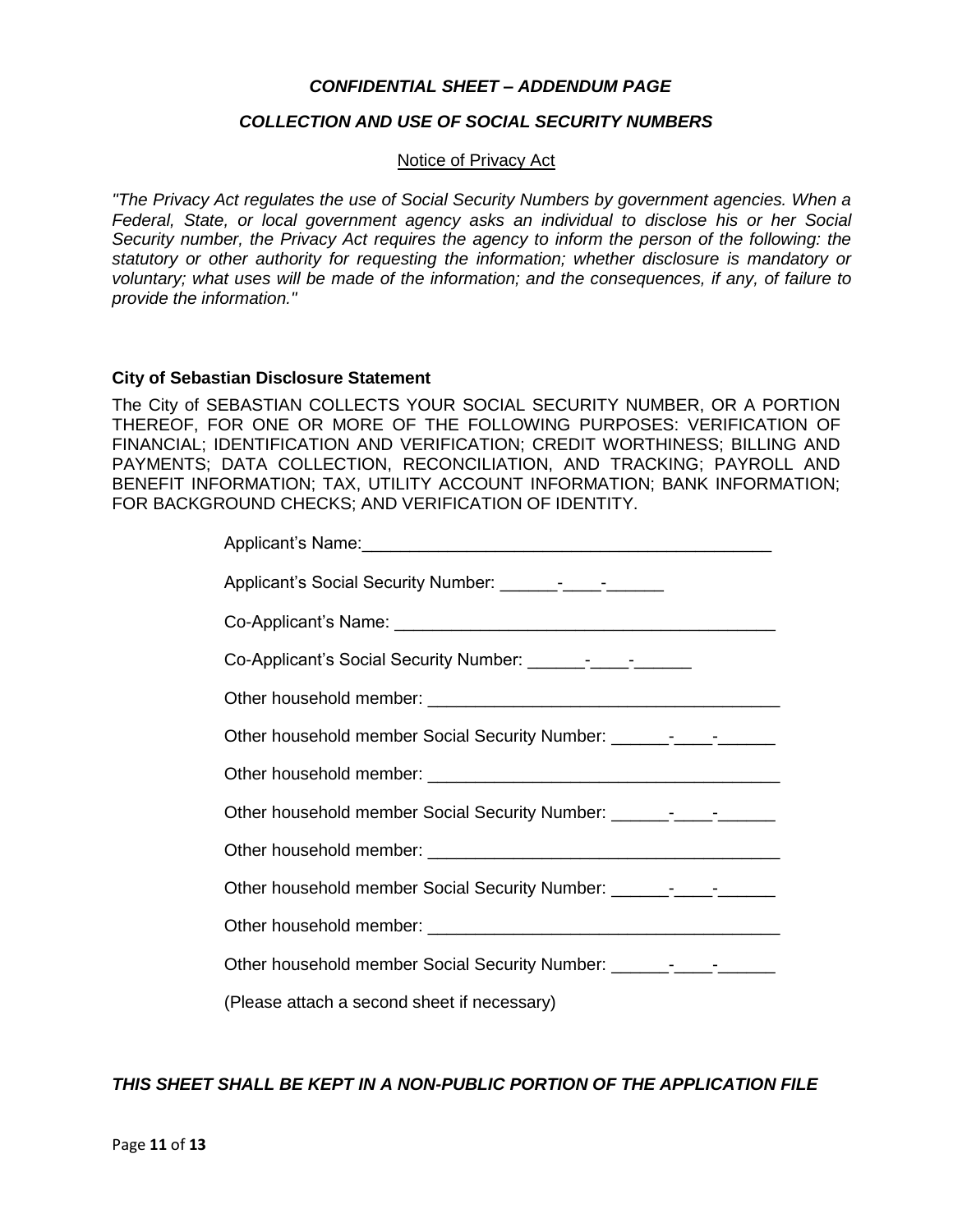## **OFFICIAL USE ONLY**

The undersigned has examined this application for assistance as described herein. The application meets the requirements for eligibility for the local housing program.

| Initial Reviewer: Sebastian Housing Specialist Signature | Date |  |
|----------------------------------------------------------|------|--|
|                                                          |      |  |
|                                                          |      |  |
|                                                          |      |  |
| Guardian Reviewer Signature                              | Date |  |